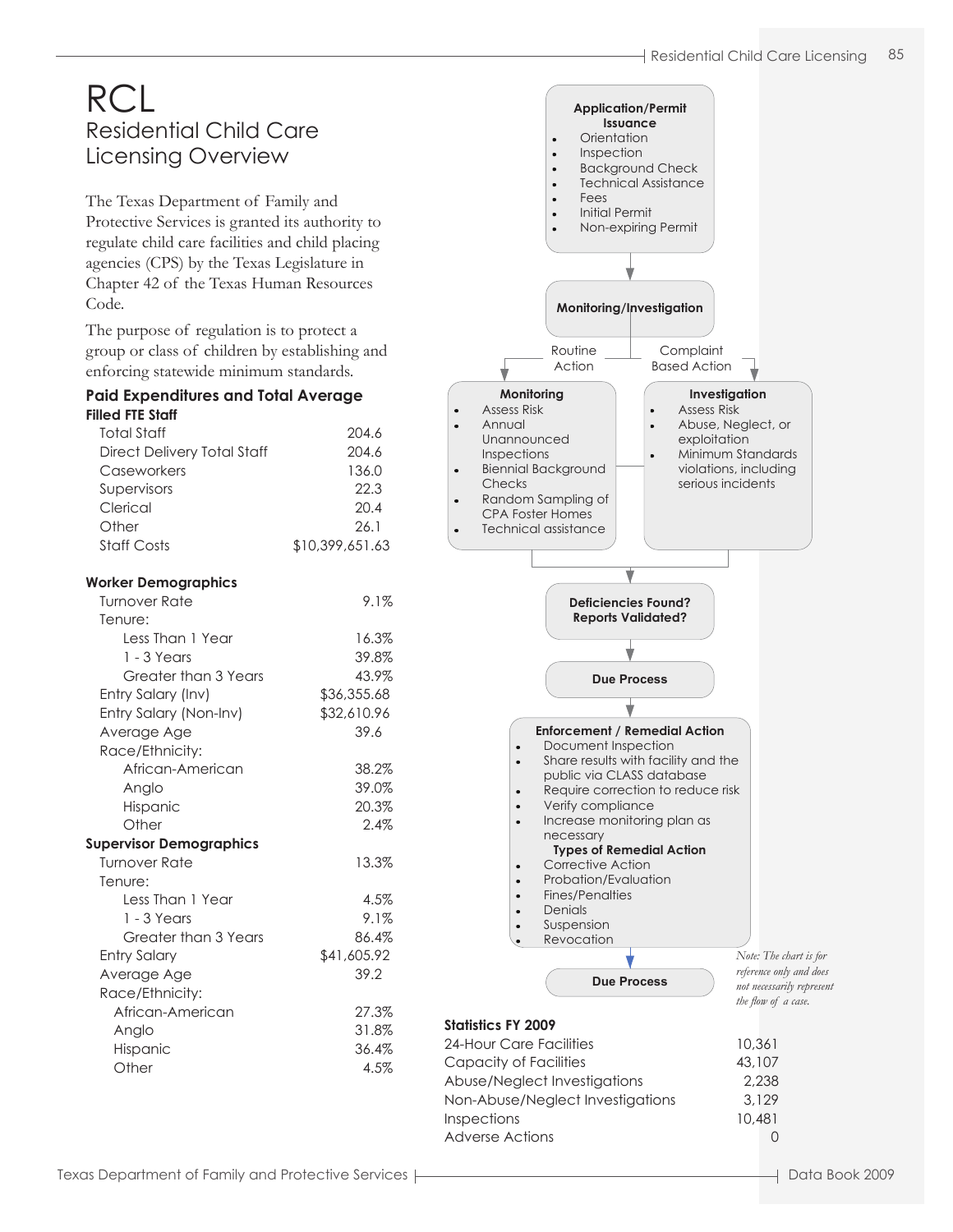## **Legal Responsibility for Child-Care Licensing**

**Day Care and Residential Care: Statutory References Social Security Act Human Resources Code, Chapters 40, 42, and 43 Texas Family Code, Title 5 Texas Government Code Texas Health and Safety Code, Chapter 249 Texas Administrative Code, Title 40**

## **Major Provisions:**

- Develop minimum standards to promote the health, safety and well being of children in out-ofhome care.
- Validating a system of weighted minimum standards in order to help quantify compliance.
- Inspect child-care operations to ensure they maintain compliance with minimum standards.
- Investigate allegations of abuse/neglect, violations of standards violations or the law and ensure appropriate corrective or adverse actions are taken.
- Conduct criminal background checks and DFPS central registry checks on all adult staff or caregivers, and youth age 14 – 18 who will be in frequent contact with children in child-care operations excluding children in care.
- Offer consultation to potential applicants and permit holders about meeting and maintaining compliance with Licensing standards, and achieving programs of excellence.
- Educate and advise consumers of child-care operations by providing the operations' compliance history.
- Balancing standards for safety with the needs for the least restrictive environment.

## **Other Programmatic Information: Challenges**:

- Appropriately and consistently enforcing minimum standards across operation types.
- Implementing a system of weighted minimum standards in order to help quantify compliance.
- Developing inclusive, appropriate and effective relationships with child-care operations resulting in increased compliance and stronger protection for children.
- Determining exemption status for new and different types of child care operations.
- Providing technical assistance to child care operations struggling to manage behavior problems exhibited by young children.
- Providing thorough, efficient and timely background check results to over a quarter of a million people seeking to work in child care, foster care or seeking to adopt a child.
- Maximizing the use of Mobile Technology.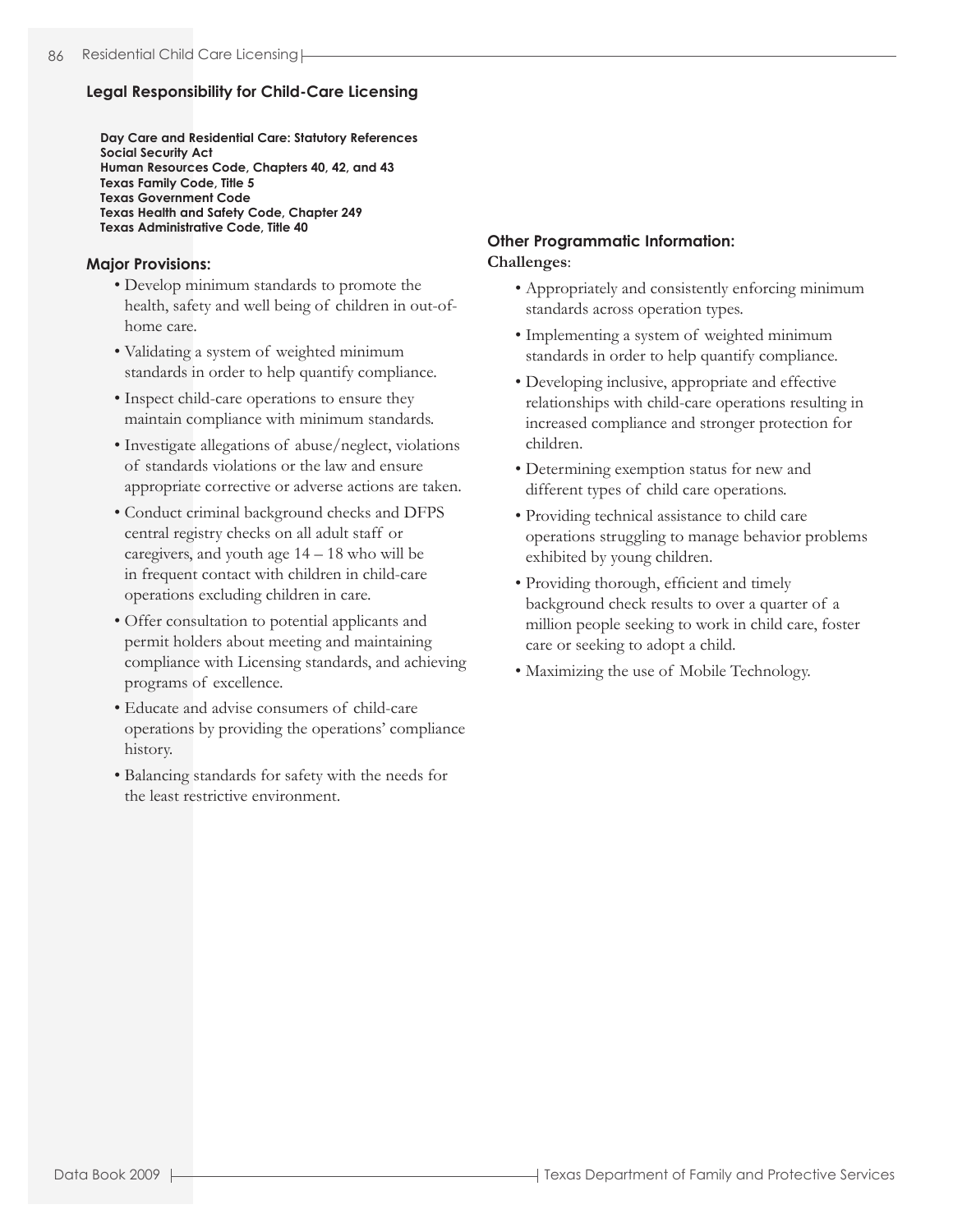## **Fiscal Year 2004 and 2009 Pre- and Post-Reform Statistics by Region (RCCL)**

| 2004     | Region 1 -<br>Lubbock           | 2009     |              |                                                            | 2004     | Region 2 -<br>Abilene         | 2009                        |                                                 |                       | 2004     | Region 3 -<br>Arlington         | 2009     |
|----------|---------------------------------|----------|--------------|------------------------------------------------------------|----------|-------------------------------|-----------------------------|-------------------------------------------------|-----------------------|----------|---------------------------------|----------|
| 0.0%     | Turnover                        | 0.0%     |              |                                                            | 0.0%     | Turnover                      | 14.8%                       |                                                 |                       | 0.0%     | Turnover                        | 4.7%     |
| \$44,338 | <b>Average Base</b><br>Salary   | \$36,634 |              |                                                            | \$0      | <b>Average Base</b><br>Salary | \$37,057                    |                                                 |                       | \$39,191 | <b>Average Base</b><br>Salary   | \$35,790 |
| 95       | Inspections                     | 543      |              |                                                            | 38       | Inspections                   | 317                         |                                                 |                       | 341      | <b>Inspections</b>              | 1,896    |
| 129      | Investigations                  | 252      |              |                                                            | 134      | Investigations                | 184                         |                                                 |                       | 436      | Investigations                  | 886      |
|          |                                 |          |              |                                                            |          |                               |                             |                                                 |                       |          |                                 |          |
| 2004     | Region 9 -<br>Midland           | 2009     |              |                                                            | 2004     | Region 7 -<br>Austin          | 2009                        |                                                 |                       | 2004     | Region 4 -<br><b>Tyler</b>      | 2009     |
| 0.0%     | Turnover                        | 0.0%     |              |                                                            | 26.7%    | Turnover                      | 5.5%                        |                                                 |                       | 0.0%     | Turnover                        | 0.0%     |
| \$0      | <b>Average Base</b><br>Salary   | \$46,726 |              |                                                            | \$34,351 | <b>Average Base</b><br>Salary | \$35,321                    |                                                 |                       | \$32,501 | <b>Average Base</b><br>Salary   | \$37,131 |
| 24       | Inspections                     | 143      |              |                                                            | 396      | Inspections                   | 1,542                       |                                                 |                       | 95       | <b>Inspections</b>              | 357      |
| 87       | Investigations                  | 69       |              |                                                            | 603      | Investigations                | 791                         |                                                 |                       | 139      | Investigations                  | 202      |
| 2004     | Region 10 - El                  |          |              |                                                            |          |                               |                             |                                                 |                       |          | Region 5 -                      | 2009     |
|          | Paso                            | 2009     |              |                                                            |          |                               |                             |                                                 |                       | 2004     | Beaumont                        |          |
| 0.0%     | Turnover<br><b>Average Base</b> | 0.0%     |              |                                                            |          |                               |                             |                                                 |                       | 100.0%   | Turnover<br><b>Average Base</b> | 0.0%     |
| \$32,865 | Salary                          | \$38,805 |              |                                                            |          | $\mathbf{1}$                  |                             |                                                 |                       | \$34,518 | Salary                          | \$39,218 |
| 38       | Inspections                     | 272      |              |                                                            |          |                               |                             |                                                 |                       | 57       | <b>Inspections</b>              | 277      |
| 47       | Investigations                  | 125      |              |                                                            |          |                               | 3                           |                                                 |                       | 62       | Investigations                  | 161      |
|          |                                 |          |              |                                                            |          | $\overline{2}$                |                             | 4                                               |                       |          |                                 |          |
| 2004     | Region 8 - San<br>Antonio       | 2009     |              |                                                            |          | $\boldsymbol{9}$              | $\overline{7}$              | $\bf{5}$                                        |                       | 2004     | Region 6 -<br>Houston           | 2009     |
| 38.1%    | Turnover                        | 10.7%    |              | 10                                                         |          |                               |                             |                                                 |                       | 0.0%     | Turnover                        | 22.4%    |
| \$34,462 | <b>Average Base</b><br>Salary   | \$36,365 |              |                                                            |          |                               |                             | 6                                               |                       | \$36,337 | <b>Average Base</b><br>Salary   | \$36,673 |
| 337      | Inspections                     | 1,769    |              |                                                            |          | 8                             |                             |                                                 |                       | 660      | Inspections                     | 2,433    |
| 367      | Investigations                  | 984      |              |                                                            |          |                               |                             |                                                 |                       | 991      | Investigations                  | 1,154    |
|          |                                 |          | 2004<br>0.0% | Region 11 -<br>Edinburg<br>Turnover<br><b>Average Base</b> |          | 2009<br>0.0%                  | 11<br>2004<br>33.8<br>12.9% | Statewide<br>Totals<br>Caseworkers*<br>Turnover | 2009<br>136.0<br>9.1% |          |                                 |          |
|          |                                 |          | \$33,926     | Salary                                                     |          | \$37,607                      |                             | Average Dese                                    |                       |          |                                 |          |

**\$36,499 Average Base Salary \$36,659 2,213 Inspections 10,454 3,341 Investigations 5,265**

*\* RCCL workers report to a state office division and are not regionally allocated. The State Total for Completed Investigations includes those where the Region was Unknown and/or Out of State.*

**132 Inspections 903 339 Investigations 457**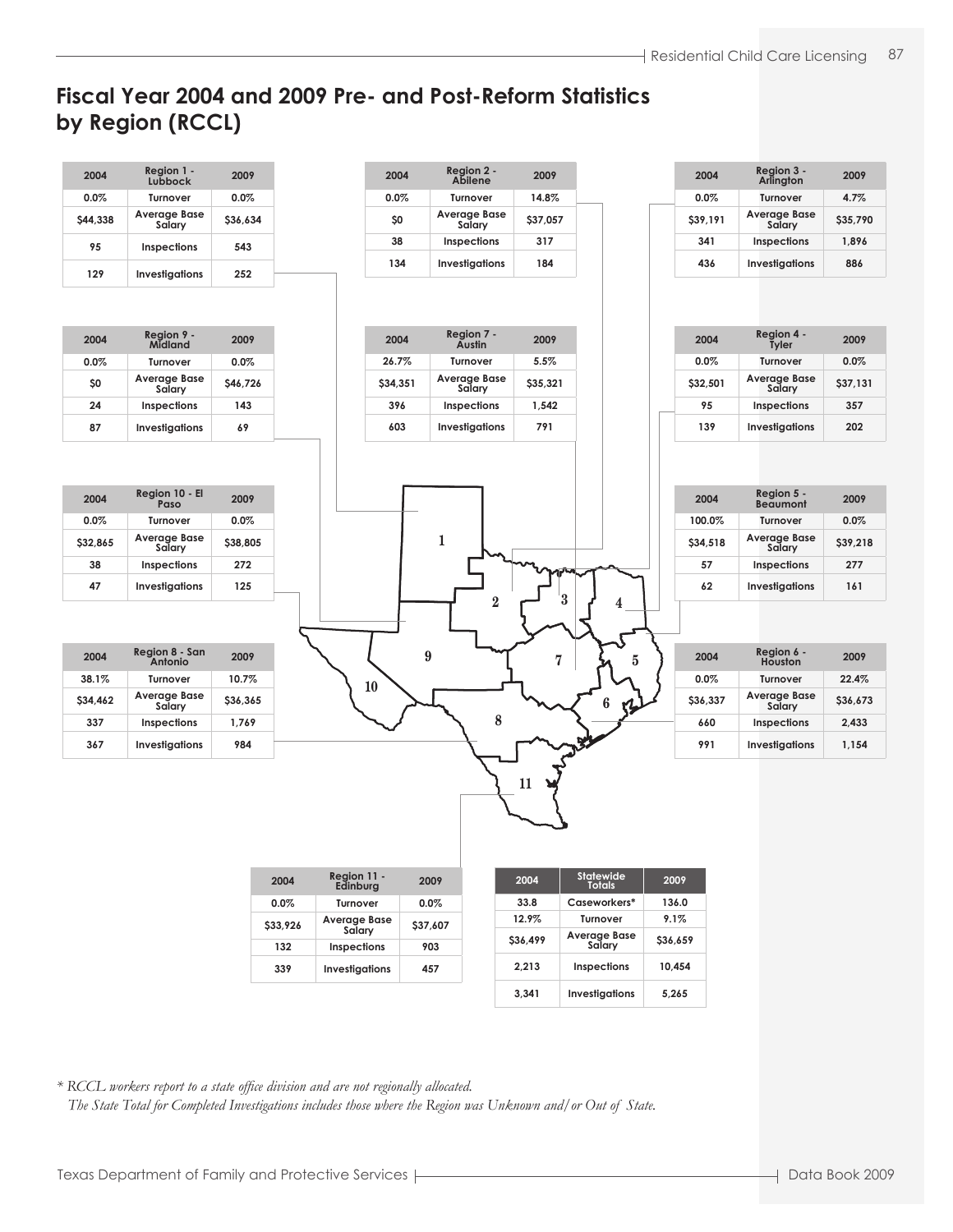#### **Texas Child Population Ages Birth through 17 Years Fiscal Year 2009**

State Total: 6,510,210



*Population Data Source: Texas State Data Center, University of Texas (San Antonio)*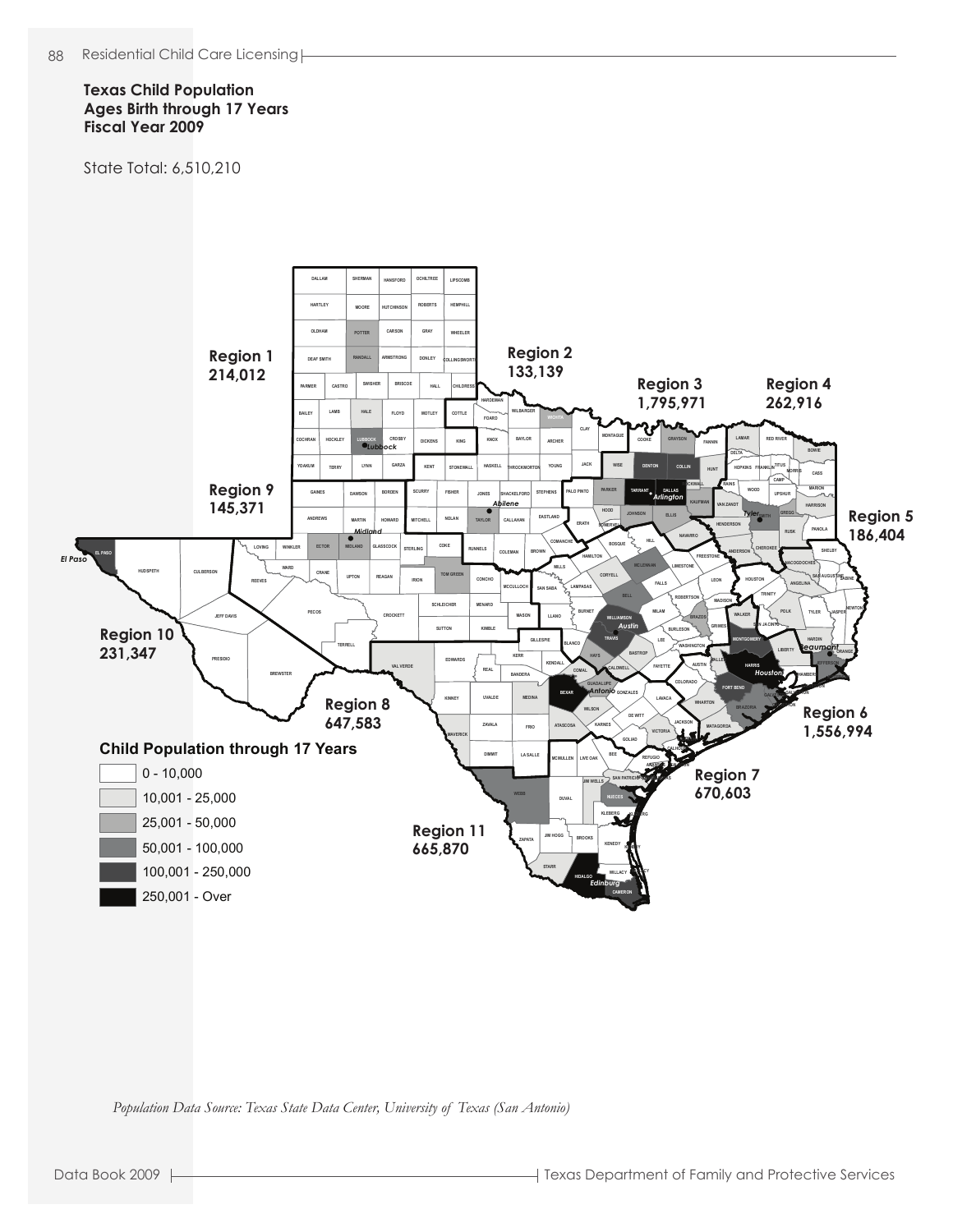| Year | <b>Child Placing</b><br><b>Agencies</b><br>$(CPA)**$ | <b>Homes</b><br>Verified by<br><b>CPAs</b> | General<br><b>Residential</b><br><b>Operations</b> | Independent<br><b>Foster Family</b><br>and Group<br><b>Homes</b> | <b>Residential</b><br><b>Treatment</b><br><b>Centers</b> | <b>Maternity</b><br><b>Homes</b> | <b>Total Licensed</b><br><b>Residential</b> |
|------|------------------------------------------------------|--------------------------------------------|----------------------------------------------------|------------------------------------------------------------------|----------------------------------------------------------|----------------------------------|---------------------------------------------|
| 2005 | 292                                                  | 9,670                                      | 152                                                | 34                                                               | 94                                                       | 5                                | 10.257                                      |
| 2006 | 304                                                  | 9.842                                      | 140                                                | 20                                                               | 91                                                       | 5                                | 10,412                                      |
| 2007 | 332                                                  | 9,438                                      | 140                                                | 15                                                               | 87                                                       | 16                               | 10,028                                      |
| 2008 | 331                                                  | 9.518                                      | 44                                                 | 10                                                               | 90                                                       | 13                               | 10,106                                      |
| 2009 | 334                                                  | 9.761                                      | 50                                                 | 4                                                                | 89                                                       | 13                               | 10,361                                      |

## **Residential Child Care Licensing Operations\* in Texas as of August 31**

*\* Counts do not include Applicants*

*\*\* Counts include Branch Offices*

## **Residential Child Care Licensing Operations in Texas as of August 31**

|                                                          | 2008   |                 | 2009   |                 |
|----------------------------------------------------------|--------|-----------------|--------|-----------------|
| <b>Child Placing Agencies*</b>                           | Count  | <b>Capacity</b> | Count  | <b>Capacity</b> |
| <b>Main Offices</b>                                      | 202    | <b>NA</b>       | 204    | <b>NA</b>       |
| Branch Offices**                                         | 129    | <b>NA</b>       | 130    | <b>NA</b>       |
| Subtotal                                                 | 331    | <b>NA</b>       | 334    | <b>NA</b>       |
| <b>Homes Verified by Child Placing Agencies</b>          | Count  | Capacity        | Count  | Capacity        |
| Agency Foster Homes ***                                  | 6,481  | 22,360          | 6,602  | 22,350          |
| Agency Group Homes ***                                   | 467    | 4,309           | 440    | 3,974           |
| <b>CPS Foster Family Homes</b>                           | 1,810  | 5,520           | 1,754  | 5,239           |
| <b>CPS Foster Group Homes</b>                            | 34     | 221             | 27     | 188             |
| <b>CPS Adoptive Homes</b>                                | 726    | N/A             | 938    | N/A             |
| Subtotal                                                 | 9,518  | 32,410          | 9,761  | 31,751          |
| <b>Licensed Residential Operations</b>                   | Count  | <b>Capacity</b> | Count  | <b>Capacity</b> |
| <b>General Residential Operations</b>                    | 144    | 7.166           | 150    | 7.217           |
| Independent Foster Homes                                 | 3      | 16              | 3      | 14              |
| Independent Foster Group Homes                           | 7      | 77              | 11     | 106             |
| <b>Residential Treatment Centers</b>                     | 90     | 3,889           | 89     | 3,838           |
| <b>Maternity Homes</b>                                   | 13     | 191             | 13     | 181             |
| Subtotal                                                 | 257    | 11,339          | 266    | 11,356          |
| <b>Total Residential Child Care Licensing Operations</b> | 10,106 | 43.749          | 10,361 | 43,107          |

*\* Includes 11 DFPS Regional Child Placing Agencies*

*\*\* Branch Offices operate under the license authority of the main office.*

*\*\*\* Adoptive only homes are not included in the number of private agency homes.*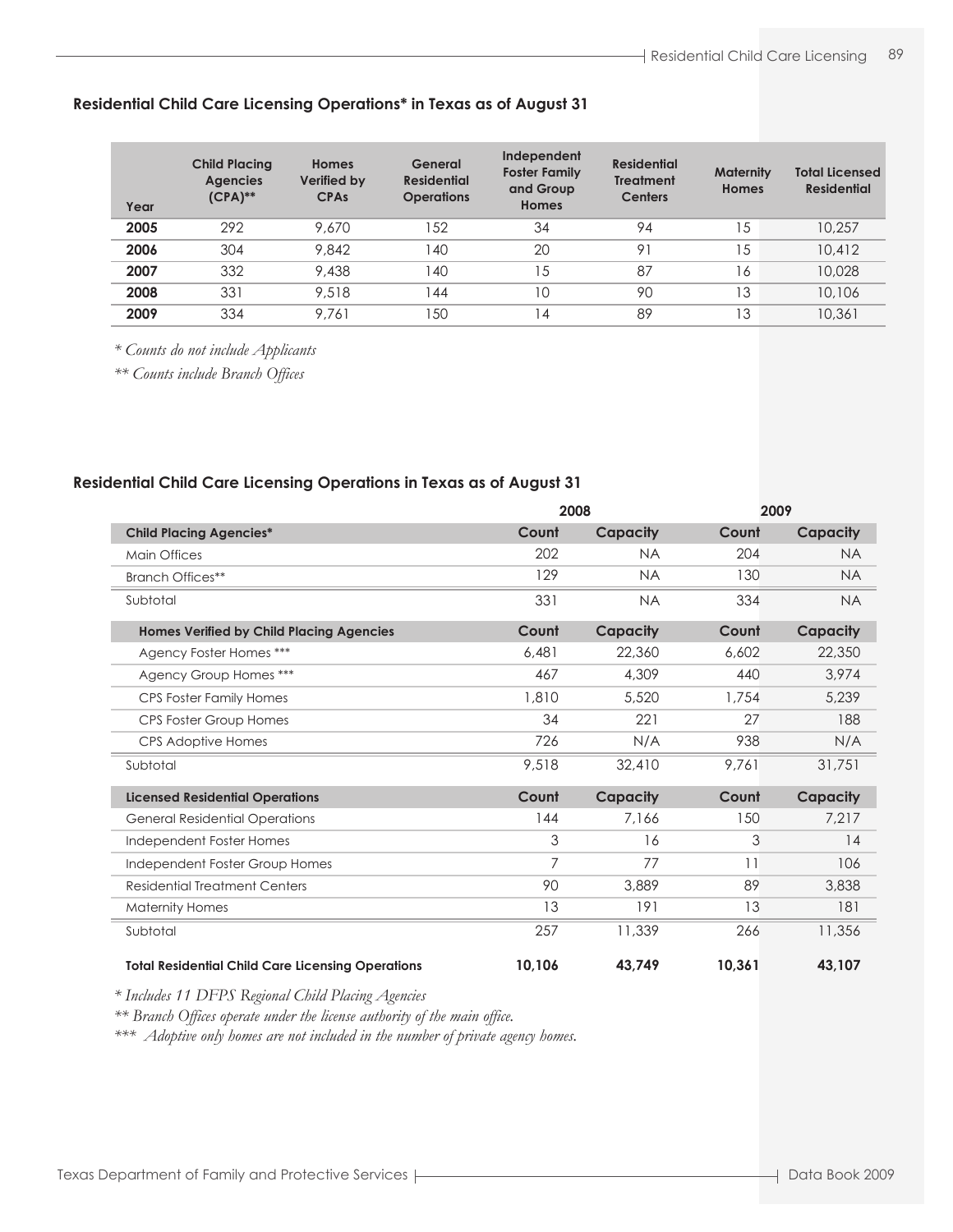### **Residential Child Care Licensing Operations Regulated by Fiscal Year**

#### **Child Placing Agencies**

|                      |                | <b>Main</b>    |      | <b>Branch</b>  |         |                   |
|----------------------|----------------|----------------|------|----------------|---------|-------------------|
| Region               |                | <b>Offices</b> |      | <b>Offices</b> |         | <b>Total CPAs</b> |
|                      | 2008           | 2009           | 2008 | 2009           | 2008    | 2009              |
| 1 Lubbock            | 11             | 10             | 8    | 8              | 19      | 18                |
| 2 Abilene            | 6              | 6              | 13   | 13             | 19      | 19                |
| 3 Arlington          | 66             | 68             | 19   | 21             | 85      | 89                |
| 4 Tyler              | 4              | 5              | 10   | 9              | 14      | 14                |
| 5 Beaumont           | 4              | 4              | 5    | 5              | 9       | 9                 |
| <b>6 Houston</b>     | 37             | 36             | 17   | 17             | 54      | 53                |
| 7 Austin             | 34             | 35             | 15   | 15             | 49      | 50                |
| 8 San Antonio        | 27             | 29             | 13   | 14             | 40      | 43                |
| 9 Midland            | $\overline{2}$ | 2              | 3    | 3              | 5       | 5                 |
| 10 El Paso           | 4              | 4              | 5    | 5              | 9       | 9                 |
| 11 Edinburg          | 7              | 5              | 21   | 20             | 28      | 25                |
| Unknown/Out Of State | 0              | 0              | 0    | $\Omega$       | $\circ$ | $\Omega$          |
| <b>Total</b>         | 202            | 204            | 129  | 130            | 331     | 334               |

## **Homes Verified by Child Placing Agencies**

| Region               |                | Agency<br><b>Foster Homes</b> |                 | Agency<br><b>Group Homes</b> | <b>CPS Foster</b><br><b>Homes</b> |       |  |
|----------------------|----------------|-------------------------------|-----------------|------------------------------|-----------------------------------|-------|--|
|                      | 2008           | 2009                          | 2008            | 2009                         | 2008                              | 2009  |  |
| 1 Lubbock            | 289            | 280                           | 12              | 14                           | 176                               | 159   |  |
| 2 Abilene            | 174            | 183                           | 18              | 19                           | 99                                | 103   |  |
| 3 Arlington          | 1.642          | 1,653                         | 108             | 93                           | 368                               | 382   |  |
| 4 Tyler              | 252            | 275                           | 16              | 15                           | 121                               | 122   |  |
| 5 Beaumont           | 146            | 150                           | 16              | 18                           | 102                               | 110   |  |
| <b>6 Houston</b>     | 1,385          | 1,384                         | 90              | 70                           | 329                               | 338   |  |
| 7 Austin             | 898            | 963                           | 68              | 69                           | 189                               | 161   |  |
| 8 San Antonio        | 966            | 997                           | 62              | 64                           | 179                               | 192   |  |
| 9 Midland            | 87             | 97                            | $\overline{11}$ | 13                           | 97                                | 46    |  |
| 10 El Paso           | 200            | 180                           | 9               | 8                            | 35                                | 43    |  |
| 11 Edinburg          | 440            | 439                           | 57              | 57                           | 85                                | 78    |  |
| Unknown/Out Of State | $\overline{2}$ |                               | $\Omega$        | $\Omega$                     | 30                                | 20    |  |
| Total                | 6.481          | 6.602                         | 467             | 440                          | 1,810                             | 1.754 |  |

| Region               |                | <b>CPS Foster</b><br><b>Group Homes</b> |      | <b>CPS Adoptive</b><br><b>Homes</b> | Subtotal - Total Homes<br><b>Verified by CPAs</b> |       |  |
|----------------------|----------------|-----------------------------------------|------|-------------------------------------|---------------------------------------------------|-------|--|
|                      | 2008           | 2009                                    | 2008 | 2009                                | 2008                                              | 2009  |  |
| 1 Lubbock            | 5              | 4                                       | 9    | 30                                  | 491                                               | 487   |  |
| 2 Abilene            | $\Omega$       | $\Omega$                                | 17   | 12                                  | 308                                               | 317   |  |
| 3 Arlington          | 6              | $\overline{4}$                          | 119  | 149                                 | 2.243                                             | 2.281 |  |
| 4 Tyler              |                | $\Omega$                                | 18   | 47                                  | 408                                               | 459   |  |
| 5 Beaumont           | $\Omega$       | 0                                       | 16   | 42                                  | 280                                               | 320   |  |
| <b>6 Houston</b>     | 11             | 9                                       | 222  | 317                                 | 2.037                                             | 2.118 |  |
| 7 Austin             | $\mathcal{P}$  | $\mathcal{P}$                           | 105  | 150                                 | 1.262                                             | 1.345 |  |
| 8 San Antonio        | 4              | 4                                       | 75   | 105                                 | 1,286                                             | 1,362 |  |
| 9 Midland            | $\overline{2}$ |                                         | 54   | 4                                   | 251                                               | 161   |  |
| 10 El Paso           | $\Omega$       |                                         | 24   | 20                                  | 268                                               | 252   |  |
| 11 Edinburg          | $\overline{2}$ | 2                                       | 35   | 40                                  | 619                                               | 616   |  |
| Unknown/Out Of State |                | 0                                       | 32   | 22                                  | 65                                                | 43    |  |
| Total                | 34             | 27                                      | 726  | 938                                 | 9.518                                             | 9.761 |  |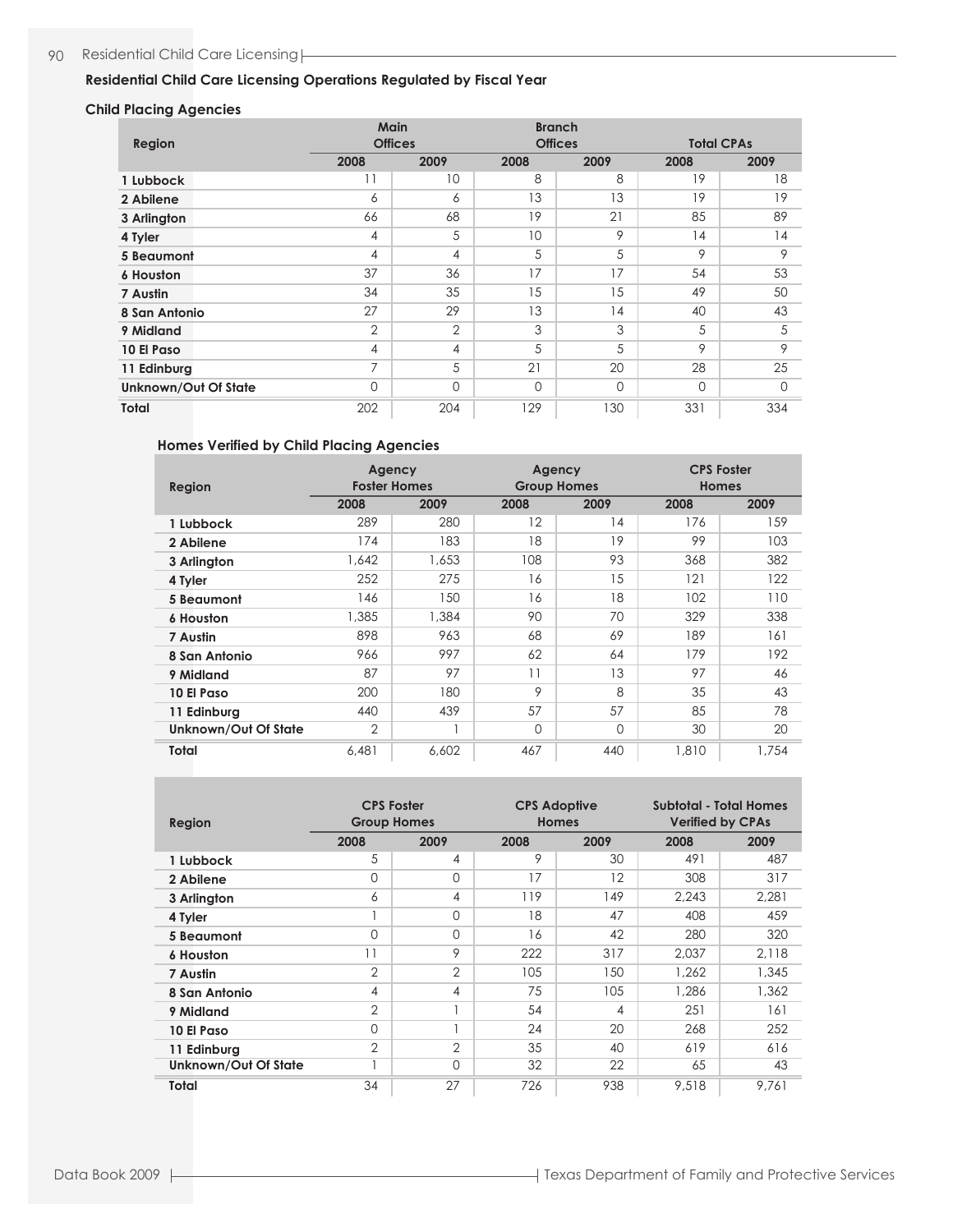#### **Residential Child Care Licensing Operations Regulated by Fiscal Year**

#### **Licensed Residential Operations**

| Region               | General<br><b>Residential</b><br><b>Operations</b> |      | Independent<br><b>Foster Family</b><br><b>Homes</b> |          | Independent<br><b>Foster Group</b><br><b>Homes</b> |                |  |
|----------------------|----------------------------------------------------|------|-----------------------------------------------------|----------|----------------------------------------------------|----------------|--|
|                      | 2008                                               | 2009 | 2008                                                | 2009     | 2008                                               | 2009           |  |
| 1 Lubbock            | 13                                                 | 13   | $\Omega$                                            | $\Omega$ | 0                                                  | $\Omega$       |  |
| 2 Abilene            | 6                                                  | 6    | $\mathbf 0$                                         | 0        | 0                                                  | $\overline{0}$ |  |
| 3 Arlington          | 21                                                 | 23   |                                                     |          | 0                                                  | $\mathbf 0$    |  |
| 4 Tyler              | 7                                                  | 7    | $\Omega$                                            | 0        | 0                                                  | $\Omega$       |  |
| 5 Beaumont           | 8                                                  | 5    | $\Omega$                                            | $\Omega$ | 0                                                  | $\Omega$       |  |
| 6 Houston            | 20                                                 | 21   | $\Omega$                                            |          | 6                                                  | 9              |  |
| 7 Austin             | 21                                                 | 22   | $\Omega$                                            | $\Omega$ | 0                                                  | $\overline{2}$ |  |
| 8 San Antonio        | 27                                                 | 30   | 2                                                   |          | 0                                                  | $\Omega$       |  |
| 9 Midland            | 4                                                  | 4    | $\Omega$                                            | $\Omega$ |                                                    | $\Omega$       |  |
| 10 El Paso           | 5                                                  | 6    | $\Omega$                                            | 0        | 0                                                  | $\overline{0}$ |  |
| 11 Edinburg          | 12                                                 | 13   | $\Omega$                                            | $\Omega$ | 0                                                  | $\Omega$       |  |
| Unknown/Out Of State | 0                                                  | 0    | $\Omega$                                            | 0        | 0                                                  | $\Omega$       |  |
| Total                | 144                                                | 150  | 3                                                   | 3        |                                                    | 11             |  |

| Region               | <b>Residential</b><br><b>Treatment Centers</b> |      | <b>Maternity Homes</b> |                | Subtotal - Licensed<br><b>Residential Operations</b> |      |  |
|----------------------|------------------------------------------------|------|------------------------|----------------|------------------------------------------------------|------|--|
|                      | 2008                                           | 2009 | 2008                   | 2009           | 2008                                                 | 2009 |  |
| 1 Lubbock            | 2                                              | 2    |                        |                | 16                                                   | 16   |  |
| 2 Abilene            | 0                                              |      | 2                      |                | 8                                                    | 8    |  |
| 3 Arlington          | 5                                              | 6    | 3                      | 4              | 30                                                   | 34   |  |
| 4 Tyler              | 4                                              | 5    |                        |                | 12                                                   | 13   |  |
| 5 Beaumont           | 3                                              | 3    | $\Omega$               | $\Omega$       | 11                                                   | 8    |  |
| <b>6 Houston</b>     | 48                                             | 44   | 2                      | 2              | 76                                                   | 77   |  |
| 7 Austin             | 15                                             | 14   | 2                      | $\overline{2}$ | 38                                                   | 40   |  |
| 8 San Antonio        | 11                                             | 12   |                        |                | 41                                                   | 44   |  |
| 9 Midland            | 0                                              | 0    | $\Omega$               | $\Omega$       | 5                                                    | 4    |  |
| 10 El Paso           |                                                |      | $\Omega$               | $\Omega$       | 6                                                    |      |  |
| 11 Edinburg          |                                                |      |                        |                | 14                                                   | 15   |  |
| Unknown/Out Of State | 0                                              | 0    | $\Omega$               | 0              | Ω                                                    |      |  |
| Total                | 90                                             | 89   | 13                     | 13             | 257                                                  | 266  |  |

| Region               |        | <b>Total Residential</b><br><b>Child Care Licensing Operations</b> |              |     |       |       |       |       |
|----------------------|--------|--------------------------------------------------------------------|--------------|-----|-------|-------|-------|-------|
|                      | 2008   | 2009                                                               | $\mathbf{O}$ | 500 | 1,000 | 1,500 | 2,000 | 2,500 |
| 1 Lubbock            | 526    | 521                                                                |              |     |       |       |       |       |
| 2 Abilene            | 335    | 344                                                                |              |     |       |       |       |       |
| 3 Arlington          | 2,358  | 2,404                                                              |              |     |       |       |       |       |
| 4 Tyler              | 434    | 486                                                                |              |     |       |       |       |       |
| 5 Beaumont           | 300    | 337                                                                |              |     |       |       |       |       |
| 6 Houston            | 2,167  | 2,248                                                              |              |     |       |       |       |       |
| 7 Austin             | 1,349  | 1,435                                                              |              |     |       |       |       |       |
| 8 San Antonio        | 1,367  | 1,449                                                              |              |     |       |       |       |       |
| 9 Midland            | 261    | 170                                                                |              |     |       |       | ■2008 |       |
| 10 El Paso           | 283    | 268                                                                |              |     |       |       | ■2009 |       |
| 11 Edinburg          | 661    | 656                                                                |              |     |       |       |       |       |
| Unknown/Out Of State | 65     | 43                                                                 |              |     |       |       |       |       |
| Total                | 10,106 | 10,361                                                             |              |     |       |       |       |       |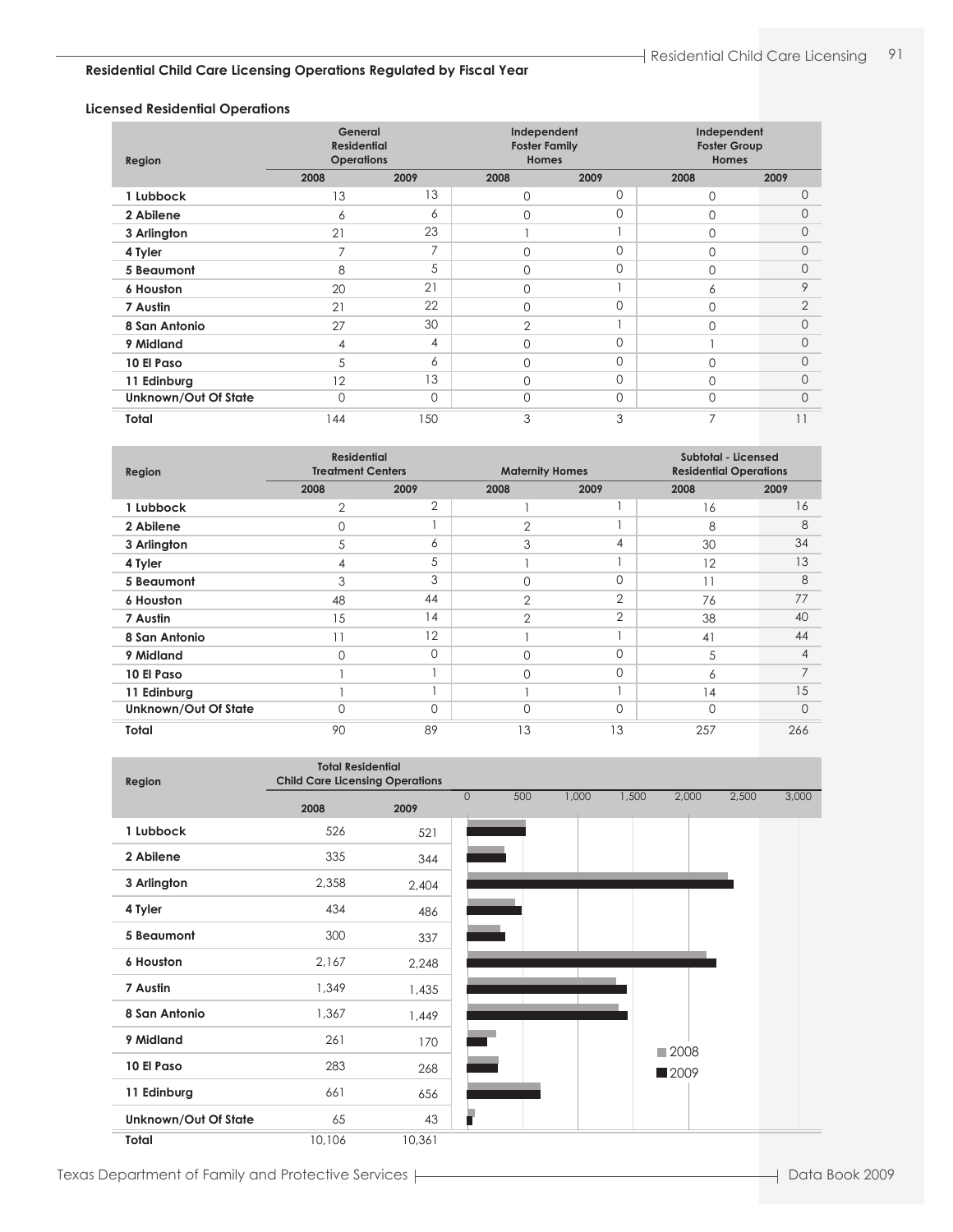## **Licensing of Residential Child Care Operations by Region Fiscal Year 2009**

| <b>Region</b>      | <b>Residential</b><br><b>Applications</b><br><b>Accepted</b> | <b>Residential</b><br><b>Initial Permits</b><br><b>Issued (New)</b> | $\circ$ | 10 | 20                                    | 30 |
|--------------------|--------------------------------------------------------------|---------------------------------------------------------------------|---------|----|---------------------------------------|----|
| 1 Lubbock          | $\mathsf O$                                                  | $\circ$                                                             |         |    |                                       |    |
| 2 Abilene          | $\overline{2}$                                               | $\overline{2}$                                                      |         |    |                                       |    |
| 3 Arlington        | 19                                                           | 20                                                                  |         |    |                                       |    |
| 4 Tyler            | $\overline{2}$                                               | $\overline{2}$                                                      |         |    |                                       |    |
| 5 Beaumont         | $\Omega$                                                     | $\Omega$                                                            |         |    |                                       |    |
| 6 Houston          | 25                                                           | 17                                                                  |         |    |                                       |    |
| 7 Austin           | 10                                                           | 7                                                                   |         |    |                                       |    |
| 8 San Antonio      | 12                                                           | 10                                                                  |         |    | Residential<br>Applications           |    |
| 9 Midland          | 0                                                            | $\Omega$                                                            |         |    | Accepted                              |    |
| 10 El Paso         |                                                              |                                                                     |         |    | Residential Initial<br>Permits Issued |    |
| 11 Edinburg        |                                                              |                                                                     |         |    | (New)                                 |    |
| <b>State Total</b> | 72                                                           | 60                                                                  |         |    |                                       |    |

*Note: Does not include homes verified by CPA's.*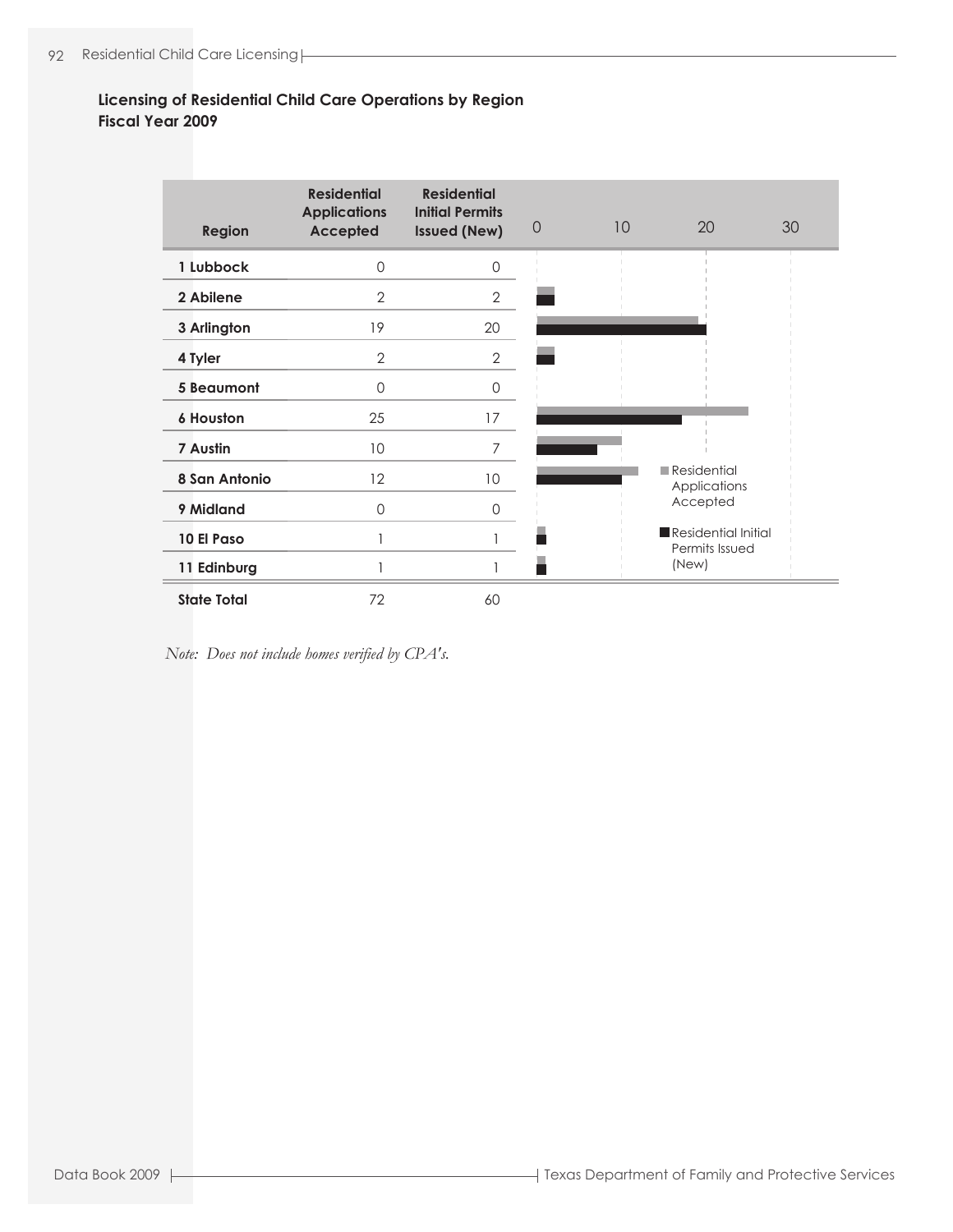

### **Inspections in Residential Child Care Licensing Operations**

*Note: RCL inspects agency foster homes for two reasons (1) to conduct an investigation; or (2) to determine whether the CPA managing the foster homes is compliant in its verification, monitoring and management of the foster home and the child in care. Foster home inspections for the latter purpose are periodically selected at random from across the state from*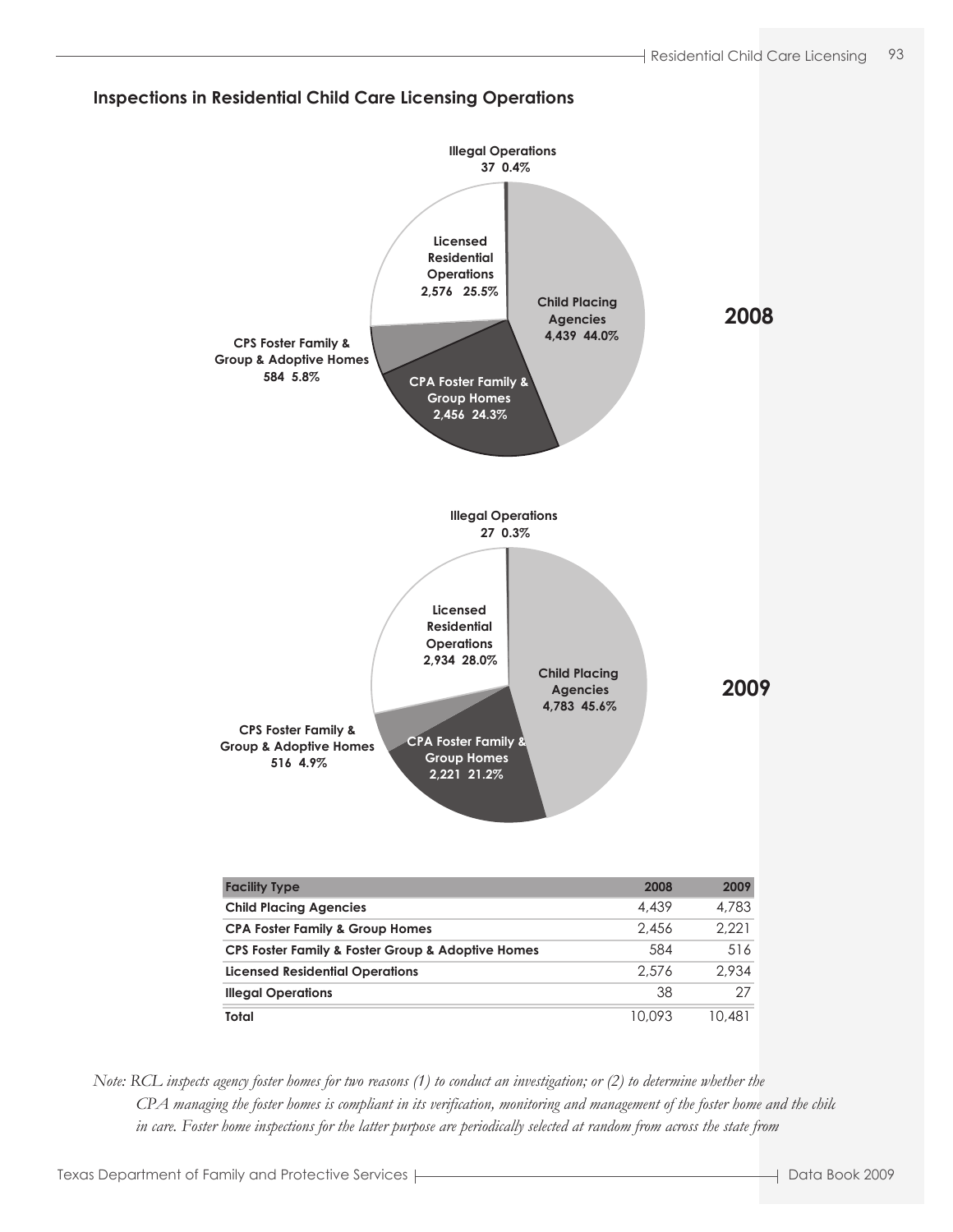## **Inspections in Residential Child Care Licensing Operations by Type of Inspection Inspections 2,716 Fiscal Year 2009 Total Inspections: 10,481**



 *Note: RCL inspects agency foster homes for two reasons (1) to conduct an investigation; or (2) to determine whether the CPA managing the foster homes is compliant in its verification, monitoring and management of the foster home and the children in care. Foster home inspections for the latter purpose are periodically selected at random from across the state from the DFPS database for inspection.*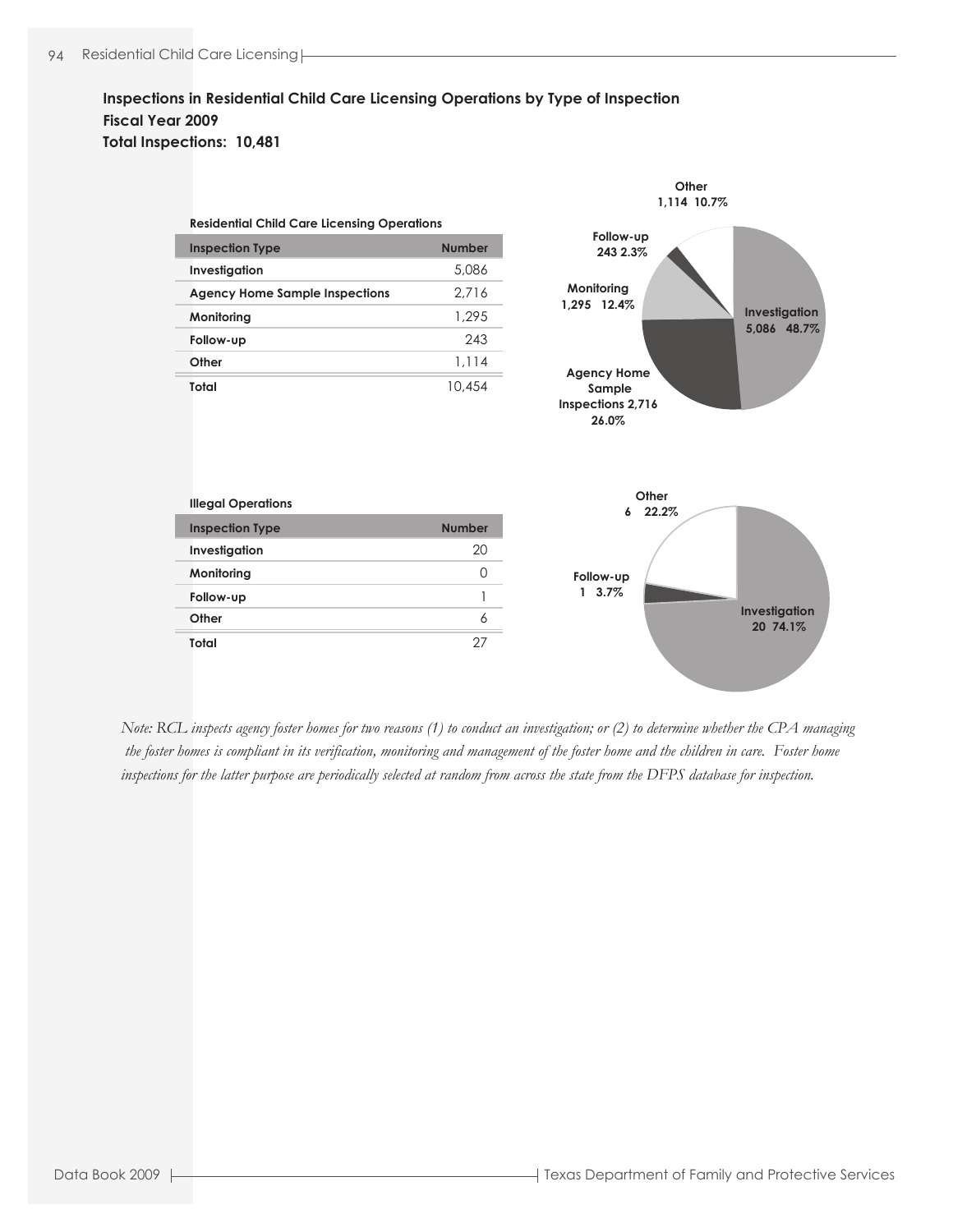

## **Investigations in Residential Child Care Licensing Operations**

*\* Includes 22 Investigations of Illegal Operations*

*\*\* Includes homes regulated by Child Placing Agencies*

## **Investigations in Residential Child Care Licensing Operations Fiscal Year 2009**

| Region        | <b>Child Placing</b><br><b>Agencies (CPA)</b> | Licensed<br><b>Residential</b><br><b>Operations</b> | <b>Illegal Operations Investigations</b> | <b>Total</b> |
|---------------|-----------------------------------------------|-----------------------------------------------------|------------------------------------------|--------------|
| 1 Lubbock     | 158                                           | 94                                                  | ∩                                        | 252          |
| 2 Abilene     | 164                                           | 20                                                  | $\Omega$                                 | 184          |
| 3 Arlington   | 780                                           | 106                                                 | 4                                        | 890          |
| 4 Tyler       | 118                                           | 84                                                  | ∩                                        | 202          |
| 5 Beaumont    | 92                                            | 69                                                  | $\Omega$                                 | 161          |
| 6 Houston     | 639                                           | 515                                                 | 6                                        | 1,160        |
| 7 Austin      | 406                                           | 385                                                 |                                          | 792          |
| 8 San Antonio | 456                                           | 528                                                 | 6                                        | 990          |
| 9 Midland     | 49                                            | 20                                                  | ∩                                        | 69           |
| 10 El Paso    | 108                                           | 17                                                  | $\Omega$                                 | 125          |
| 11 Edinburg   | 334                                           | 123                                                 | O                                        | 457          |
| Other/Unknown | O                                             | 0                                                   | 5                                        | 5            |
| Total         | 3,304                                         | 1.961                                               | 22                                       | 5,287        |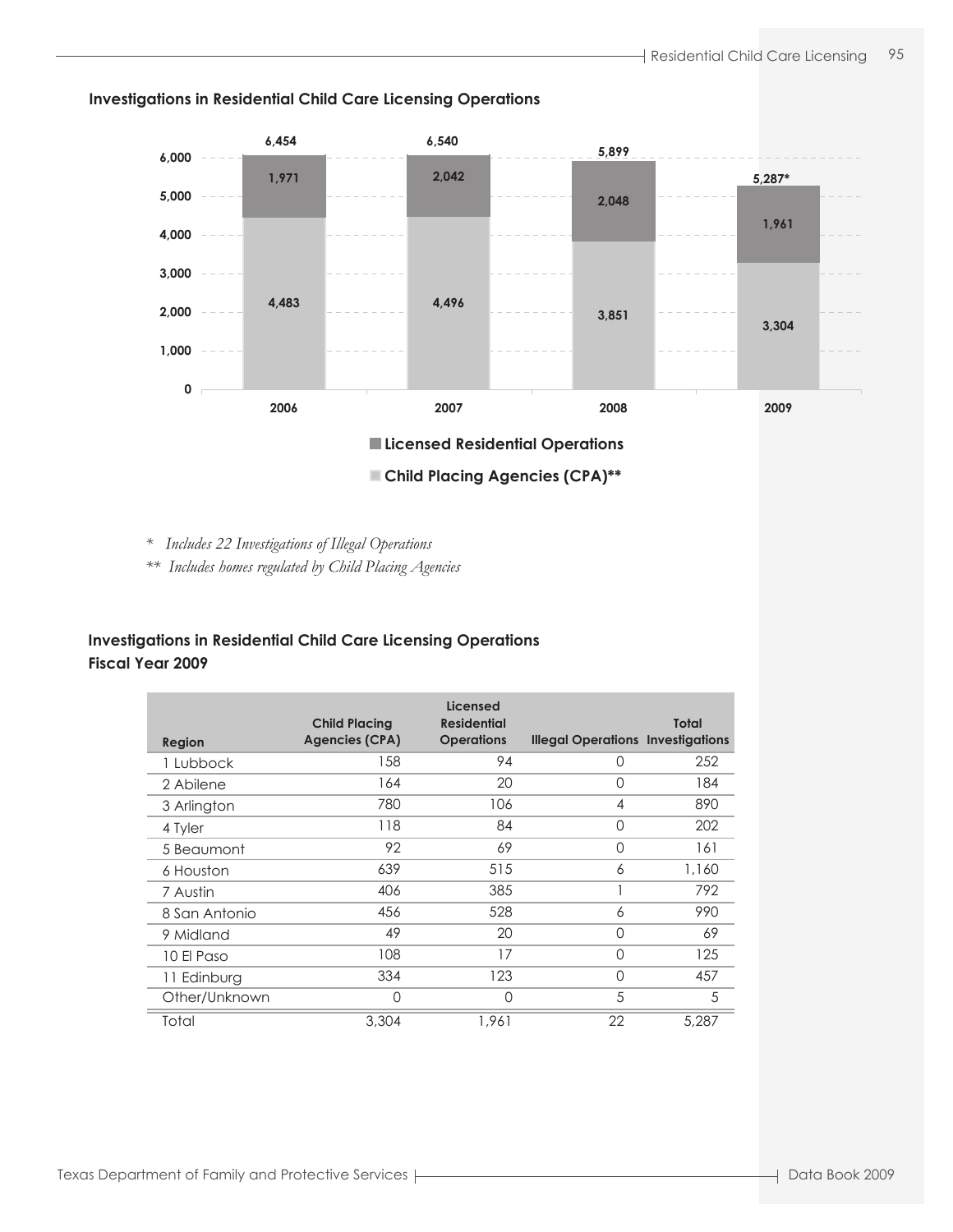## **Investigations in Residential Child Care Licensing Operations Fiscal Year 2009**

|                                                    | <b>Total Number</b><br><b>Operations</b><br>as of 8/31/09 | <b>Investigations</b> | <b>Number of Abuse/Neglect</b><br><b>Investigations</b> |              |                      | Number of<br><b>Non Abuse/Neglect</b><br><b>Investigations</b> |                                                                      |
|----------------------------------------------------|-----------------------------------------------------------|-----------------------|---------------------------------------------------------|--------------|----------------------|----------------------------------------------------------------|----------------------------------------------------------------------|
| <b>Operation Type</b>                              |                                                           |                       | <b>Total</b>                                            | <b>Valid</b> | Percent<br>Validated | <b>Total</b>                                                   | <b>Investigations</b><br>with a<br><b>Deficiency</b><br><b>Cited</b> |
| <b>Residential Child Care Licensing Operations</b> |                                                           |                       |                                                         |              |                      |                                                                |                                                                      |
| Child Placing Agencies (CPA)*                      | 334                                                       | 3,304                 | 1,505                                                   | 61           | 4.1%                 | 1.861                                                          | 483                                                                  |
| <b>General Residential Operations</b>              | 150                                                       | 852                   | 275                                                     | 11           | 4.0%                 | 598                                                            | 152                                                                  |
| Independent Foster/ Foster Group Homes             | 14                                                        | 16                    |                                                         | $\Omega$     | 0.0%                 | 15                                                             | 4                                                                    |
| <b>Residential Treatment Centers</b>               | 89                                                        | 1.092                 | 456                                                     | 19           | 4.2%                 | 633                                                            | 4                                                                    |
| <b>Maternity Homes</b>                             | 13                                                        |                       | $\Omega$                                                | $\Omega$     | 0.0%                 |                                                                |                                                                      |
| Subtotal                                           | 600                                                       | 5,265                 | 2,237                                                   | 91           | 4.1%                 | 3,108                                                          | 781                                                                  |
| <b>Illegal Operations</b>                          | 13                                                        | 22                    |                                                         | $\Omega$     | 0.0%                 | 21                                                             | 4                                                                    |
| Total                                              | 613                                                       | 5,287                 | 2.238                                                   | 91           | 4.1%                 | 3,129                                                          | 785                                                                  |

*\* Includes CPA branch offices*

*Note: The number of Investigations and the number of Non Abuse/Neglect Investigations are based on the date that the worker completed the investigation. The number of Abuse/Neglect Investigations uses the date that the Investigation stage closed. Therefore, the sum of Abuse/Neglect Investigations and Non Abuse/Neglect Investigations will not match the total Investigations.*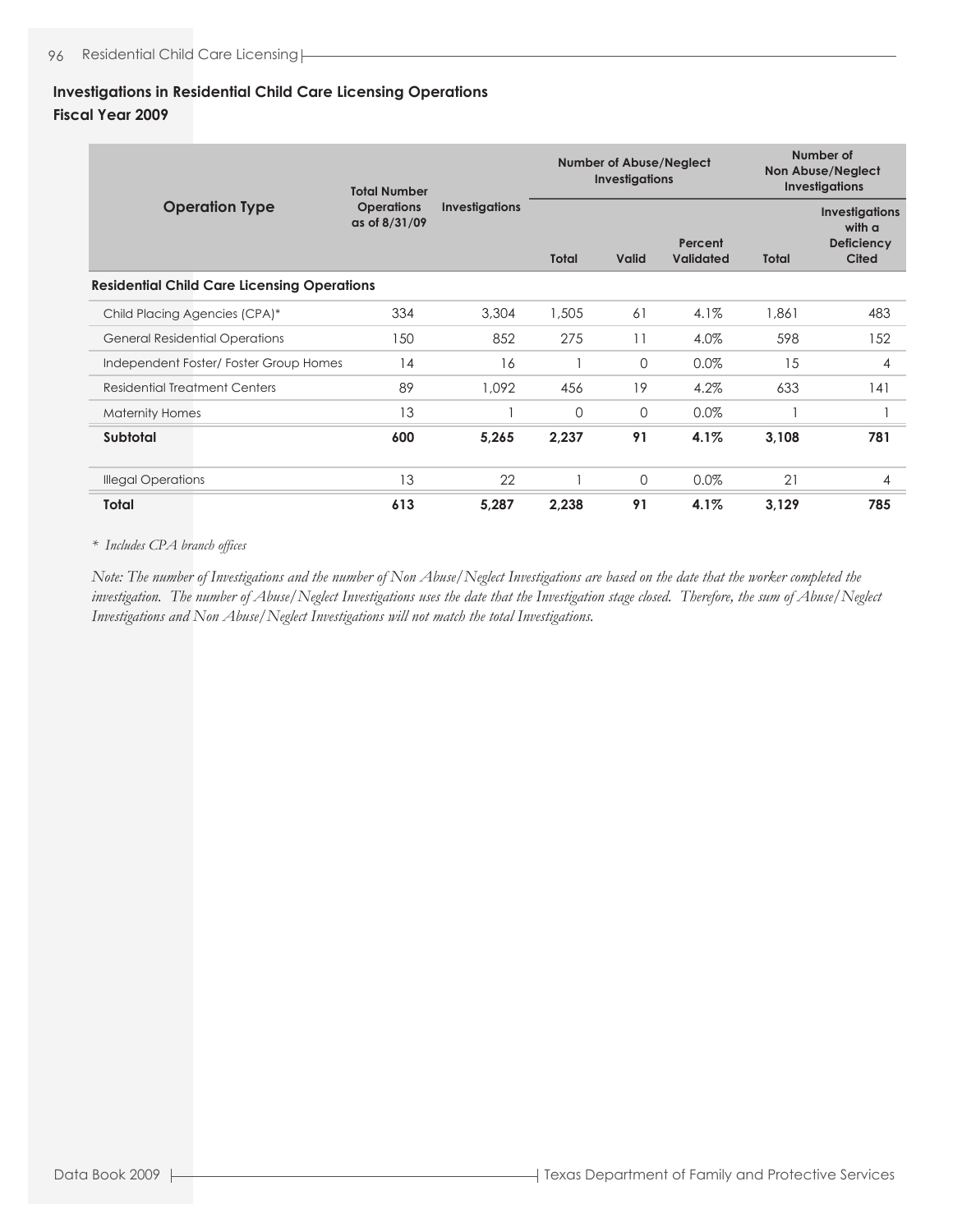### **Adverse and Corrective Actions in Residential Child Care Licensing Operations by Region Fiscal Year 2009**

| Fiscal Year 2009   |                                 |                                  |                          |                                        |  |
|--------------------|---------------------------------|----------------------------------|--------------------------|----------------------------------------|--|
| Region             | <b>Permits</b><br><b>Denied</b> | <b>Permits</b><br><b>Revoked</b> | <b>Permits Suspended</b> | <b>Total Adverse</b><br><b>Actions</b> |  |
| 1 Lubbock          | Λ                               | 0                                | Ω                        | Ω                                      |  |
| 2 Abilene          | 0                               | 0                                | $\Omega$                 | 0                                      |  |
| 3 Arlington        | 0                               | 0                                | ∩                        | 0                                      |  |
| 4 Tyler            | Ω                               | 0                                | ∩                        | 0                                      |  |
| 5 Beaumont         | 0                               | 0                                | $\Omega$                 | 0                                      |  |
| 6 Houston          | Ω                               | 0                                | ∩                        | 0                                      |  |
| 7 Austin           | Ω                               | 0                                | ∩                        | 0                                      |  |
| 8 San Antonio      | 0                               | 0                                | ∩                        | 0                                      |  |
| 9 Midland          | 0                               | $\Omega$                         | ∩                        | 0                                      |  |
| 10 El Paso         | Ω                               | 0                                | $\Omega$                 | 0                                      |  |
| 11 Edinburg        | 0                               | $\Omega$                         | $\Omega$                 | 0                                      |  |
| <b>Unknown</b>     | Ω                               | 0                                | ∩                        | 0                                      |  |
| <b>State Total</b> | 0                               | Ω                                | ∩                        | Ω                                      |  |

# **Adverse Actions in Residential Child Care Licensing Operations by Region**

#### **Corrective Actions in Residential Child Care Licensing Operations by Region Fiscal Year 2009**

| Region             | <b>Evaluation</b> | Probation      | <b>Total Corrective</b><br><b>Action</b> |
|--------------------|-------------------|----------------|------------------------------------------|
| 1 Lubbock          | ∩                 | ∩              | O                                        |
| 2 Abilene          | ∩                 | 0              | ∩                                        |
| 3 Arlington        | 3                 | Λ              | 3                                        |
| 4 Tyler            | O                 | 0              | $\Omega$                                 |
| 5 Beaumont         | O                 | O              | $\Omega$                                 |
| 6 Houston          | 9                 | $\mathfrak{D}$ | 11                                       |
| 7 Austin           | 2                 | 0              | $\mathcal{P}$                            |
| 8 San Antonio      | $\Omega$          | 0              | $\Omega$                                 |
| 9 Midland          | ∩                 | ∩              | ∩                                        |
| 10 El Paso         | O                 | 0              | ∩                                        |
| 11 Edinburg        | ∩                 | Λ              | ∩                                        |
| Unknown            | ∩                 | Λ              | ∩                                        |
| <b>State Total</b> | 14                | 2              | 16                                       |

*Note: Adverse actions are determined by the date the facility was sent the letter of intent. Finalizing adverse action through due process is lengthy. Voluntary Suspensions are not counted in the number of suspensions. Corrective actions begin after the due process is completed.*